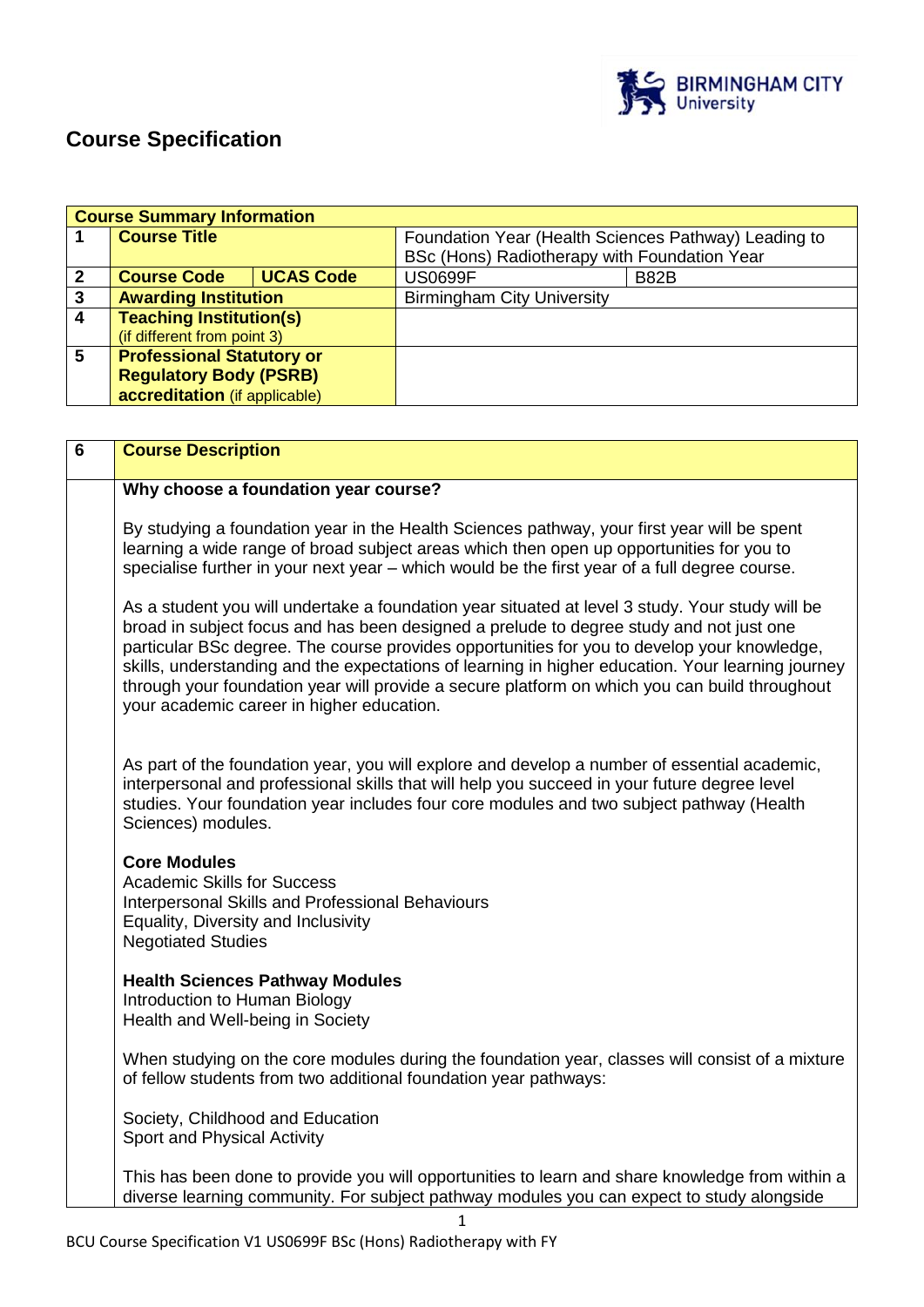

fellow students with similar subject interests, allowing for the development and sharing of discipline-based knowledge. Right from the start you will be asked to consider the all-inclusive nature of the roles played within the Health Sciences pathway.

# **Please note: entry requirements for degree course**

Upon completion of your Foundation Year, if your chosen course is regulated by a professional body such as the Nursing and Midwifery Council, Health and Care Professions Council or the National College for Teaching and Leadership, you will be required to successfully complete the University's selection process for the specific course which will include an interview in order to proceed onto year one of the full degree course. Entry onto year one of the degree course will also be subject to a satisfactory DBS and Occupational Health Assessment if these are required for your chosen course.

|    | <b>Course Awards</b>                             |       |                                  |
|----|--------------------------------------------------|-------|----------------------------------|
| 7a | <b>Name of Final Award</b>                       | Level | <b>Credits</b><br><b>Awarded</b> |
|    |                                                  |       |                                  |
| 7b | <b>Exit Awards and Credits Awarded</b>           |       |                                  |
|    | <b>Foundation Certificate in Health Sciences</b> |       | 120                              |

| <b>Derogation from the University Regulations</b> |
|---------------------------------------------------|
| Not.<br>applicable                                |

| 9                | <b>Delivery Patterns</b> |                   |                          |                |
|------------------|--------------------------|-------------------|--------------------------|----------------|
|                  | <b>Mode(s) of Study</b>  | <b>Location</b>   | <b>Duration of Study</b> | Code           |
| <b>Full Time</b> |                          | <b>City South</b> | vear                     | <b>US0699F</b> |

# **10 Entry Requirements**

The admission requirements for this course are stated on the course page of the BCU website at <https://www.bcu.ac.uk/>or may be found by searching for the course entry profile located on the UCAS website.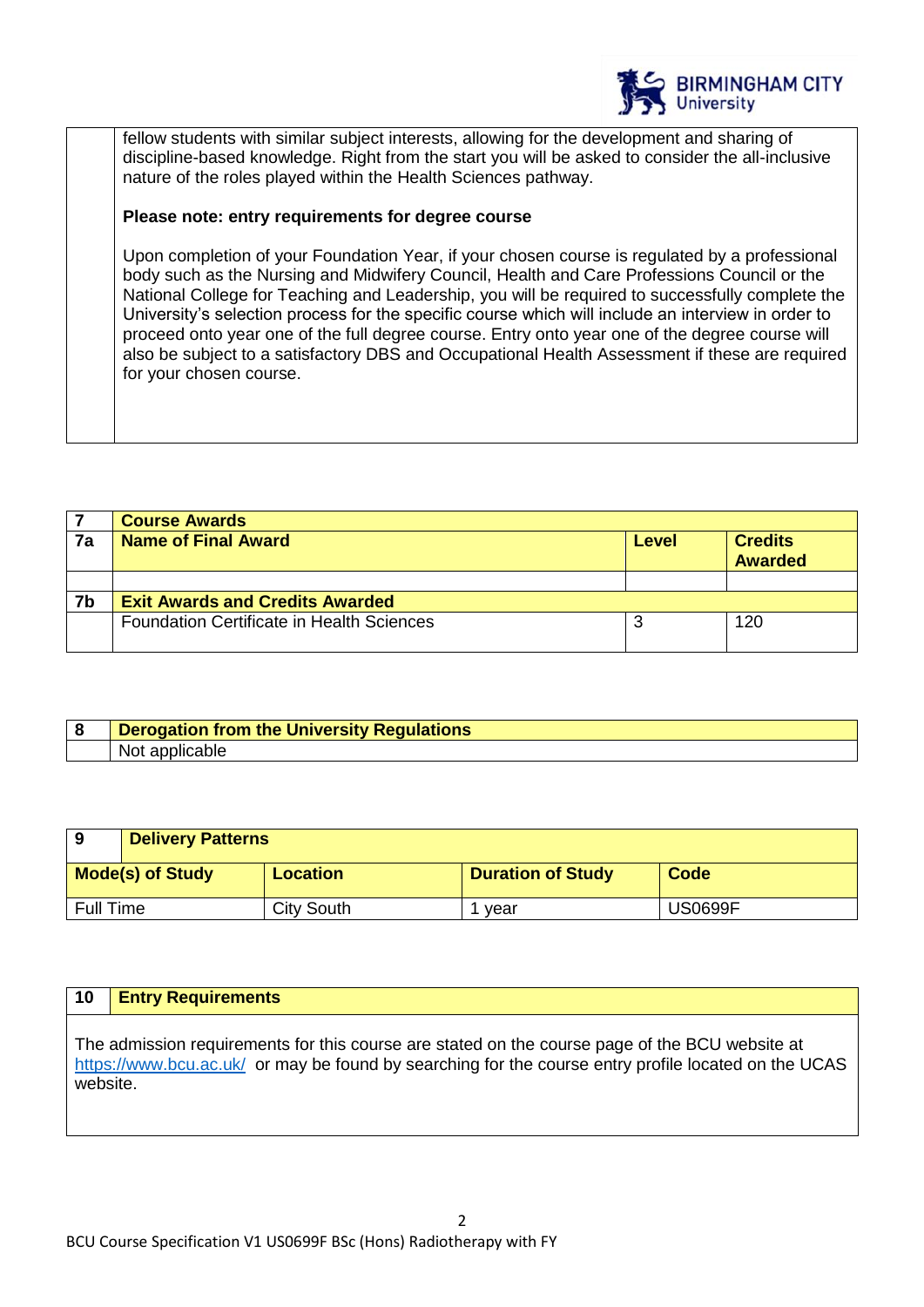

| Have a broad and deep knowledge of education in all areas of life, both in and outside schools.      |  |
|------------------------------------------------------------------------------------------------------|--|
| Understand how education interacts with other disciplines, including history, law, politics,         |  |
|                                                                                                      |  |
| Become a confident, ambitious learner with a reflective approach to your learning and                |  |
|                                                                                                      |  |
| Be a critical, rational and innovative thinker, who is confident, adaptable and capable of           |  |
|                                                                                                      |  |
| Conceive, develop and investigate research questions using appropriate methods.                      |  |
| Have the ability to critically engage with, organise, and analyse information from a range of        |  |
|                                                                                                      |  |
|                                                                                                      |  |
|                                                                                                      |  |
| Be ready to take your place as an active, co-operative and responsible citizen in local and global   |  |
|                                                                                                      |  |
| Be readily employable, and well-equipped for active lifelong learning and professional practice.     |  |
| Conduct yourself in a manner that is consistent with the values of your future profession.           |  |
| Become an autonomous learner, who is confident, adaptable and capable of independent                 |  |
|                                                                                                      |  |
| Demonstrate a commitment to continuing personal and professional development and career<br>planning. |  |
| Demonstrate an ability to adapt behaviours in accordance with diverse cultural needs.                |  |
|                                                                                                      |  |
| Have a wide range of intellectual and key skills, and reflective approach to learning.               |  |
| Demonstrate excellent communication skills through a variety of modes and cultural awareness.        |  |
|                                                                                                      |  |
| Demonstrate a wide-range of transferable skills to appropriately prepare for higher levels of        |  |
| study and employment (e.g. communication and literacy, problem solving, numerical techniques,        |  |
|                                                                                                      |  |
|                                                                                                      |  |
| Be able to work effectively in a multidisciplinary team and adopt a partnership approach.            |  |
| Adopt and integrate multiple perspectives and explore the relationships between them.                |  |
|                                                                                                      |  |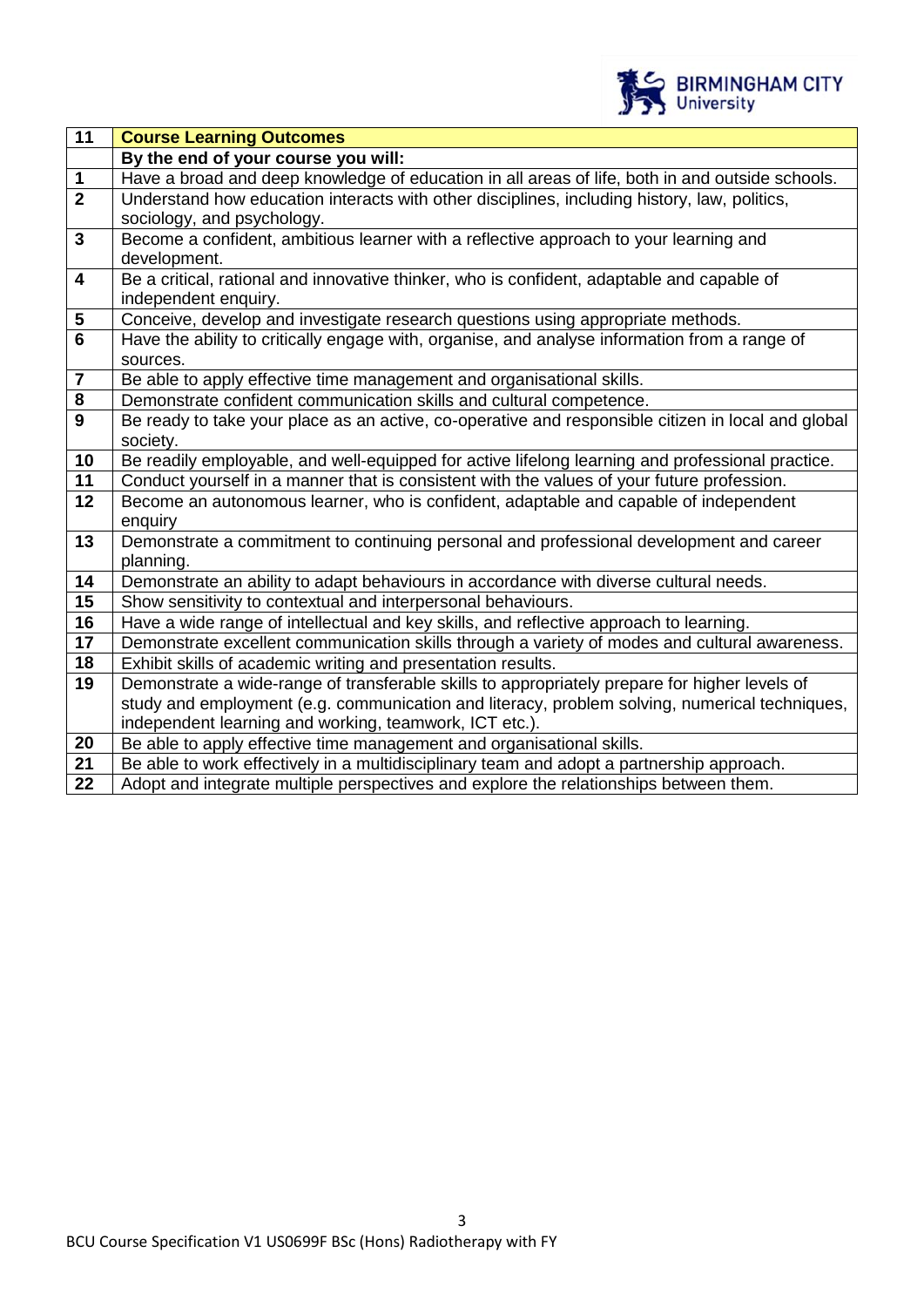

## **12 Course Requirements**

#### **12a Level 3:**

*In order to complete this course a student must successfully complete all the following CORE modules (totalling 120 credits):*

| <b>Module Code</b> | <b>Module Name</b>                                      | <b>Credit Value</b> |
|--------------------|---------------------------------------------------------|---------------------|
|                    |                                                         |                     |
| <b>HEL3000</b>     | <b>Academic Skills for Success</b>                      | 20                  |
| <b>HEL3001</b>     | <b>Interpersonal Skills and Professional Behaviours</b> | 20                  |
| <b>HEL3002</b>     | <b>Equality, Diversity and Inclusivity</b>              | <b>20</b>           |
| <b>HEL3003</b>     | <b>Negotiated Studies</b>                               | 20                  |
| <b>HEL3006</b>     | Introduction to Human Biology                           | 20                  |
| <b>HEL3008</b>     | Health and Well-being in Society                        | 20                  |